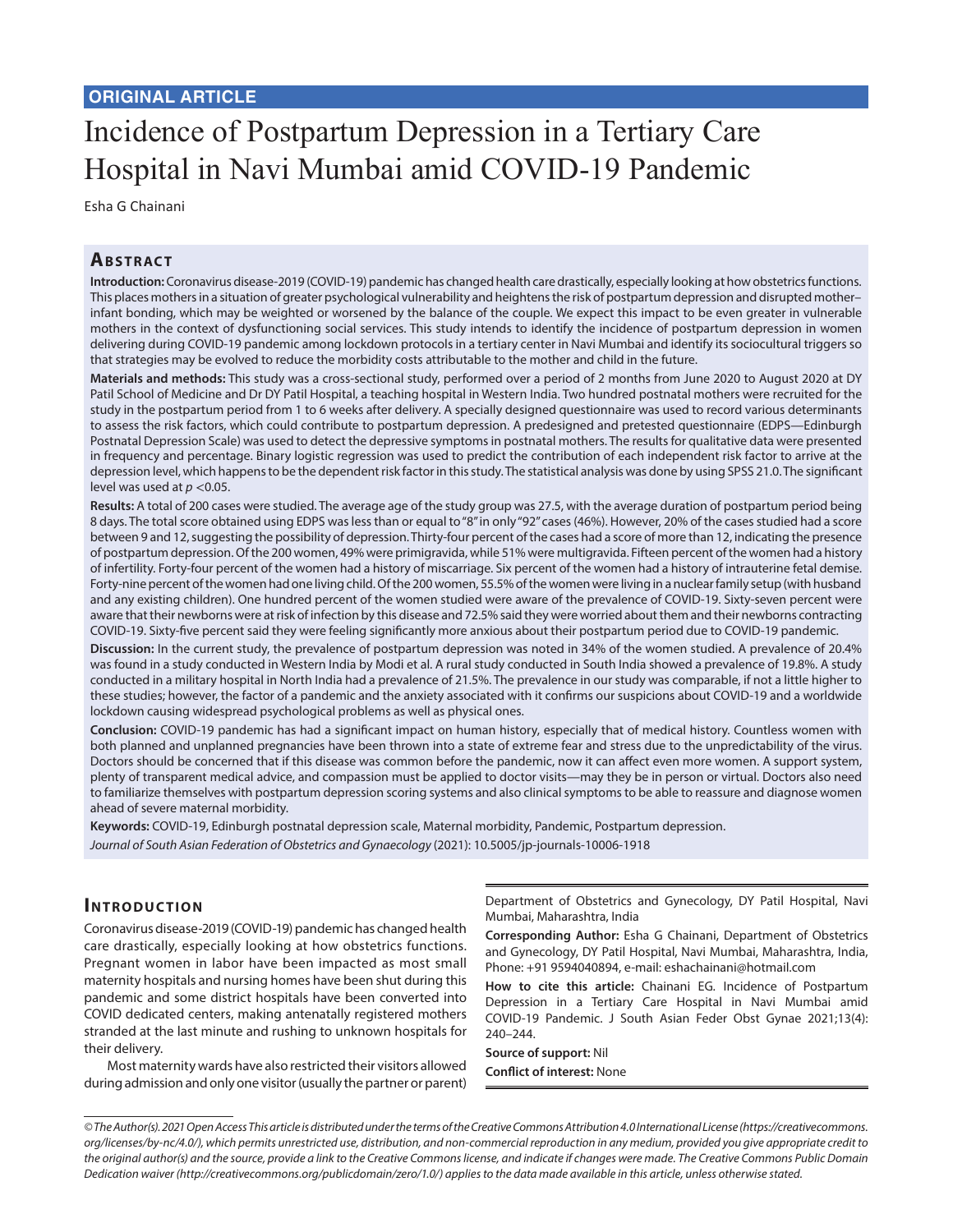is allowed in the hospital premises. In Indian charitable hospitals, due to the density of the population, the laboring mother goes into the delivery room alone and no loved ones are allowed in during labor and delivery.

This places mothers in a situation of greater psychological vulnerability and heightens the risk of postpartum depression (PPD) and disrupted mother–infant bonding, which may be weighted or worsened by the balance of the couple. We expect this impact to be even greater in vulnerable mothers in the context of dysfunctioning social services.<sup>1</sup>

Pregnancy and puerperium are a time of tremendous flux for women as they adapt to new roles and changing physiology. New mothers experience physical, mental, social, and psychological stress. Up to 85% of the women experience some type of mood disturbance in the postnatal period.<sup>[2](#page-3-1)</sup> Postpartum psychiatric disorders can be divided into three categories depending on the severity: postpartum blues, PPD, and postpartum psychosis. Postpartum blues is usually mild and transient and resolves in few days to a week. PPD is a depressive disorder with serious consequences and amenability to treatment. PPD often remains unrecognized. Depression during this time of life affects bonding with the infant, which may lead to malnutrition and various complications in the infant. The infant may be neglected in its early growth phase in life, which may lead to a psychiatric illness later. Women affected with PPD are also at high risk for recurrent depression. Many mothers are not aware that they are depressed; others have a social stigma, which prevents them from seeking medical help. If the depression is undetected or detected but not taking treatment due to the lack of awareness of the disease, it has serious consequences for the mother, child, and the whole family.<sup>[3](#page-4-0)</sup> The prevalence of PPD is 10–15% in developed countries while most of the Indian and South Asian studies show a prevalence of 15% $4$ 

PPD is the most common and serious medical complication of childbearing.<sup>[5](#page-4-2)</sup> Even then it is not given the importance it deserves and dismissed as a normal consequence of childbirth and motherhood. It is very important to recognize PPD because mothers with PPD unconsciously exhibit fewer positive emotions and more negative emotions toward their children, are less responsive and less sensitive to infant cues, are less emotionally available, have a less successful maternal role attainment, and have infants that are less securely attached; and in extreme cases, some women may have thoughts of harming their children and make mother insensitive with childcare.<sup>[6](#page-4-3)</sup>

However, PPD is preventable with correct psychological support for pregnant and postnatal women and is also treatable. Early identification can be lifesaving and lead to early treatment and lower complications. The first and most important step to manage PPD is an accurate assessment of symptoms and early diagnosis. Screening helps in identifying mothers at risk and assists in the prevention of PPD.<sup>7</sup>

This study intends to identify the incidence of PPD in women delivering during COVID-19 pandemic among lockdown protocols in a tertiary center in Navi Mumbai and identify its sociocultural triggers so that strategies may be evolved to reduce the morbidity costs attributable to the mother and child in the future.

#### **MATERIALS AND METHODS**

This study was a cross-sectional study, performed over a period of 2 months from June 2020 to August 2020 at DY Patil School of Medicine and Dr DY Patil Hospital, a teaching hospital in Western India. Two hundred postnatal mothers were recruited for the study in the postpartum period from 1 to 6 weeks after delivery. They were recruited from inpatient and postnatal clinics after applying inclusion and exclusion criteria. After explaining the nature and purpose of the study, written informed consent was taken from the participants.

A specially designed questionnaire was used to record various determinants to assess the risk factors, which could contribute to PPD. A predesigned and pretested questionnaire (EDPS— Edinburgh Postnatal Depression Scale) was used to detect the depressive symptoms in postnatal mothers. EDPS was created specifically for postpartum women for screening depression. It has been well validated and found to have high sensitivity, specificity, and accuracy. EDPS scale has ten components in it. Each item is rated from 0 to 3, yielding a total score of 0–30. Seven of its items are reverse scored. EDPS score cutoff of 13 or more was used to calculate the prevalence of postnatal depression in the study group. The scale was administered by the investigator in Hindi for the patients' ease of understanding.

#### **Inclusion Criteria**

All postnatal mothers from day 4 to 6 weeks postpartum irrespective of age, parity, socioeconomic status, mode of delivery, and gestational age at delivery.

#### **Exclusion Criteria**

- Previously diagnosed to have depression
- Women under treatment for any psychiatric disorder.

#### **Various Determinants That were Evaluated to Assess the Risk Factors**

- Social and demographic factors: age, educational qualification, socioeconomic status, and whether working or not.
- Medical and obstetrical history: the presence of any comorbid illnesses, gravida (primi/multi), history of treatment for infertility, history of miscarriage, history of intrauterine fetal demise (IUFD), number of living children, presence of preexisting comorbid conditions, and presence of complications during pregnancy.
- Perinatal events: mode of delivery, gestational age at delivery, gender of the baby, NICU admission, and lactation failure.
- Family and relationship factors: family structure (nuclear/joint), financial difficulty, support from partner, and support from family.
- Awareness about COVID-19 and risk to newborn and worry associated with the disease.

#### **Statistical Analysis**

The results for qualitative data were presented in frequency and percentage. Binary logistic regression was used to predict the contribution of each independent risk factor to arrive at the depression level, which happens to be the dependent risk factor in this study. The statistical analysis was done using SPSS 21.0. The significant level was used at *p* <0.05.

#### **Re s u lts**

A total of 200 cases were studied. As tabulated in [Table 1](#page-2-0), the average age of the study group was 27.5, with the average duration of the postpartum period being 8 days. Among the participants,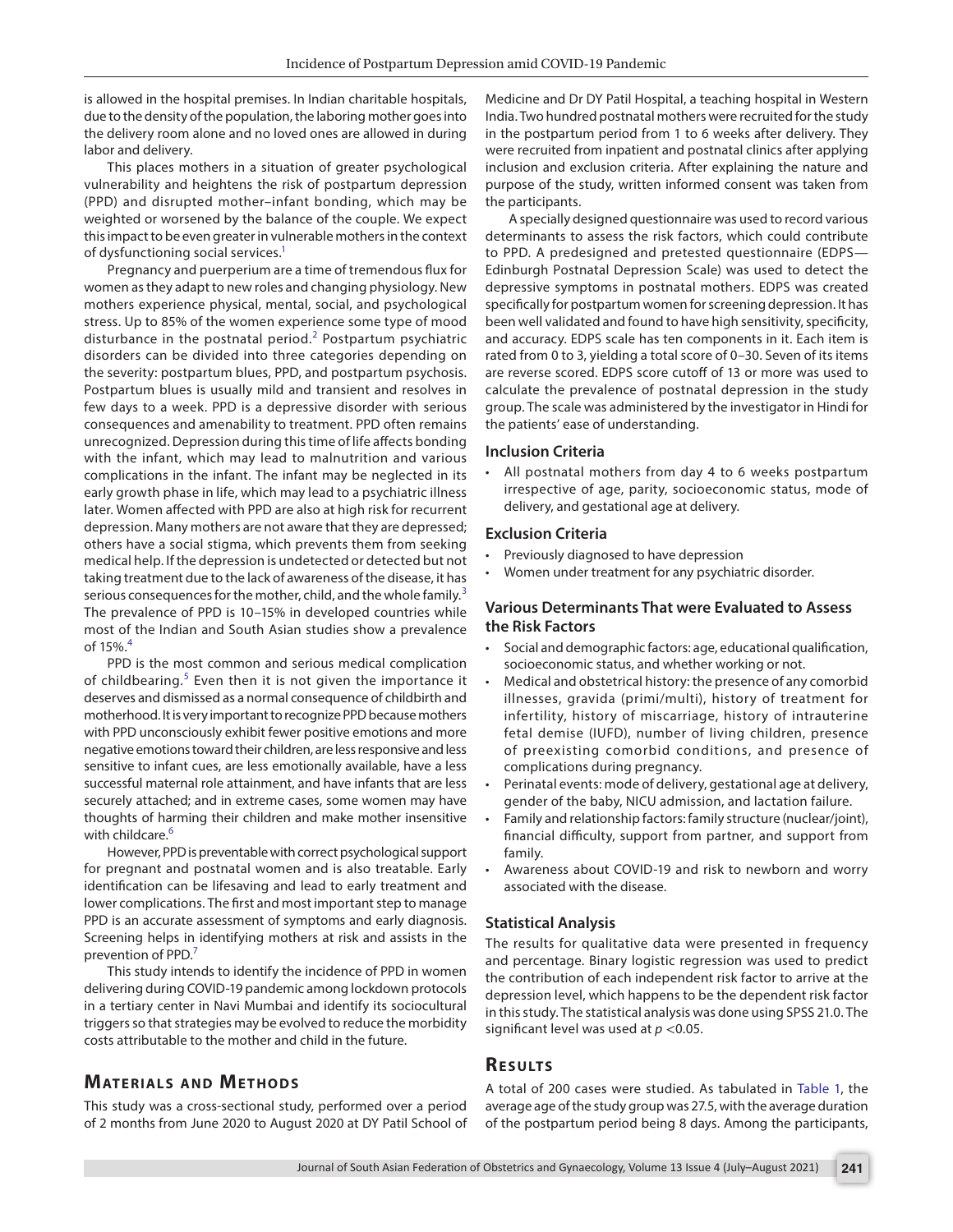88.5% were housewives. Ten percent were illiterate, 43.5% had received education up to sixth grade, 25% had passed high school (Class XII), 19.5% were graduates, and 2% had postgraduate qualifications. All subjects belonged to the low, lower middle, and middle socioeconomic groups.

#### **EDPS Scoring**

The total score obtained using EDPS was less than or equal to "8" in only "92" cases (46%). However, 20% of the cases studied had a score between 9 and 12, suggesting the possibility of depression. Thirty-four percent of cases had a score of more than 12, indicating the presence of PPD, as shown in [Figure 1.](#page-2-1) As consolidated in [Table 2](#page-2-2), the mean difference of demographic variables between depressed

<span id="page-2-0"></span>**Table 1:** Sociodemographic characteristics of subjects (*N* = 200)

| Variables          | Category          | Frequency | %             |
|--------------------|-------------------|-----------|---------------|
| Age (years)        | $18 - 24$         | 59        | 29.5          |
|                    | $25 - 30$         | 103       | 51.5          |
|                    | $31 - 35$         | 30        | 15            |
|                    | 36>               | 8         | 4             |
| <b>Education</b>   | Uneducated        | 20        | 10            |
|                    | Up to 6th grade   | 87        | 43.5          |
|                    | Up to 12th grade  | 50        | 25            |
|                    | Graduate          | 39        | 19.5          |
|                    | Postgraduate      | 4         | $\mathcal{P}$ |
| Occupation         | <b>Housewives</b> | 177       | 177           |
|                    | Working           | 23        | 23            |
| Financial problems | Yes               | 78        | 39            |
|                    | No                | 122       | 61            |



<span id="page-2-1"></span>**Fig. 1:** Prevalence of postpartum depression among respondents  $(N = 200)$ 

and nondepressed mothers was significant in two variables—the occupation of the woman and if she had any financial problems. In our study, housewives were significantly more predisposed to PPD compared to working women. Women who had current financial problems as well had a higher incidence of PPD.

#### **Obstetric Factors**

Of the 200 women, 49% were primigravida, while 51% were multigravida. Fifteen percent of the women had a history of infertility. Forty-four percent of the women had a history of miscarriage. Six percent of the women had a history of IUFD. Fortynine percent of the women had one living child, whereas 31.5% of the women had two living children and 19.5% had more than two living children. Comorbid illnesses were present in 8.5% of the cases and obstetric complications were present in 18.5% of the cases.

#### **Perinatal Events**

Of the 200 women, 43% of women underwent a cesarean section and 57% had a vaginal delivery. Seventy-eight percent of the women delivered at term, while 32% delivered at preterm, and 49.5% gave birth to a male child. NICU admission was present in 30.5% of the cases. Lactation failure was present in 29% of the cases.

#### **Family and Relationship Factors**

Of the 200 women, 55.5% of the women were living in a nuclear family setup (with husband and any existing children), 35.5% were living in a joint family setup (in-laws, husband, and any existing children), and 9% were living with their parents. Partner's emotional and physical support were noted in 43% of the women studied. Family support was noted in 29%. Financial difficulty was noted in 39% of the women.

# **COVID-19**

One hundred percent of the women studied were aware of the prevalence of COVID-19. Sixty-seven percent were aware that their newborns were at risk of infection by this disease. As highlighted in [Figure 2](#page-3-2), 72.5% said they were worried about themselves and their newborns contracting COVID-19. Sixty-five percent said they were feeling significantly more anxious about their postpartum period due to COVID-19 pandemic.

#### **Dis c u s sio n**

In the current study, the prevalence of PPD was noted in 34% of the women studied. A prevalence of 20.4% was found in a study conducted in Western India by Modi et al. A rural study conducted in South India showed a prevalence of 19.[8](#page-4-5)%.<sup>8</sup> A study conducted in a military hospital in North India had a prevalence of 21.5%. $^9$  A systematic review and meta-analysis done by Upadhyay<sup>10</sup> included 38 studies done in India with a total of 20,043 mothers included in

<span id="page-2-2"></span>**Table 2:** Mean difference, odds ratio of demographic variables between depressed and nondepressed mothers

| Variables  | Category          | Freauency | %    | Without depression<br>$(N = 92)$ | Possibility of<br>depression ( $N = 40$ ) | With depression<br>$(N = 68)$ | Chi-sauare | p-value |
|------------|-------------------|-----------|------|----------------------------------|-------------------------------------------|-------------------------------|------------|---------|
| Occupation | <b>Housewives</b> | 177       | 88.5 | 83                               |                                           | 57                            | 2.357      |         |
|            | Working           | 23        | 11.5 |                                  |                                           |                               | $df = 2$   | < 0.05  |
| Financial  | Yes               | 78        | 39   | 34                               | 15                                        | 29                            | 0.58       |         |
| problems   | No                | 122       | 61   | 58                               | 25                                        | 39                            | $df = 2$   | < 0.05  |

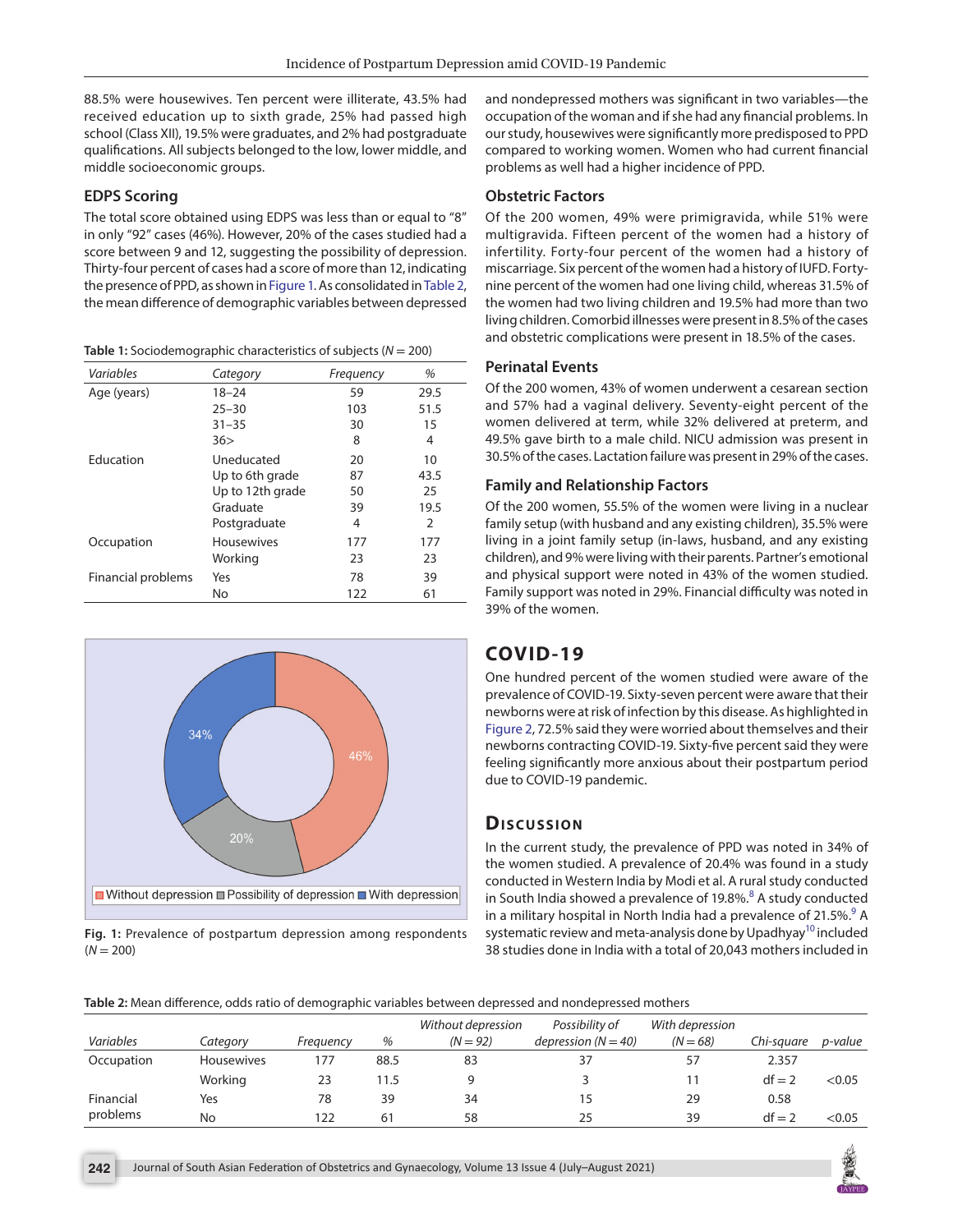

<span id="page-3-2"></span>**Figs 2A to C:** Respondents' worries about COVID-19

these studies and the pooled prevalence of PPD in India was shown to be 22%. A study conducted at a tertiary care hospital in Andhra Pradesh by Bhuvana et al. showed a prevalence of about 31.4%.<sup>11</sup> The prevalence in our study was comparable, if not a little higher to these studies; however, the factor of a pandemic and the anxiety associated with it confirms our suspicions about COVID-19 and a worldwide lockdown causing widespread psychological problems as well as physical ones.

This study has outlined the fact that PPD is quite common in this part of the country. At this point, it will be pertinent to point out that the study was conducted at DY. Patil Hospital and School of Medicine which is situated on the outskirts of the city (Mumbai) and caters to a mix of the population largely from the rural and semiurban areas including small townships situated in the surrounding districts of Thane, Navi Mumbai, and Raigad. A study conducted in China studying the prevalence of PPD during COVID-19 pandemic $^{12}$  elicited the prevalence to be 30% which is close to the results in this study.

What is surprising in our study was a higher prevalence of housewives with PPD compared to their working peers. The significance of financial security was also an important factor to be noted as women who had financial problems were at a higher risk of PPD. This has been noted in several studies as well<sup>13</sup> but is important to highlight as the burden of financial insecurity falls on the entire family, not just the breadwinner.

## **CONCLUSION**

COVID-19 pandemic has had a significant impact on human history, especially that of medical history. Countless women with both planned and unplanned pregnancies have been thrown into a state of extreme fear and stress due to the unpredictability of the virus. Mental health has also been brought to the forefront, especially in countries like India, and this has shone a light on issues, such as PPD. This is a problem affecting women from all socioeconomic backgrounds, especially disadvantaged ones, and should be highlighted and looked for, regardless of their socioeconomic status. Doctors should be concerned that if this disease was common before the pandemic, now it can affect even more women. A support system, plenty of transparent medical advice, and compassion must be applied to doctor visits—may they be in person or virtual. Doctors also need to familiarize themselves with PPD scoring systems and also clinical symptoms to be able to reassure and diagnose women ahead of severe maternal morbidity.

#### **Re f e r e n c e s**

- <span id="page-3-0"></span>1. Viaux S, Maurice P, Cohen D, et al. Giving birth under lockdown during the COVID-19 epidemic. J Gynecol Obstet Human Reprod 2020;49(6):101785. DOI: 10.1016/j.jogoh.2020.101785.
- <span id="page-3-1"></span>2. Nigam A, Prakash A, Maheshwari N. Postpartum depression in an Indian community: more prevalent less addressed issue. Int J Reprod